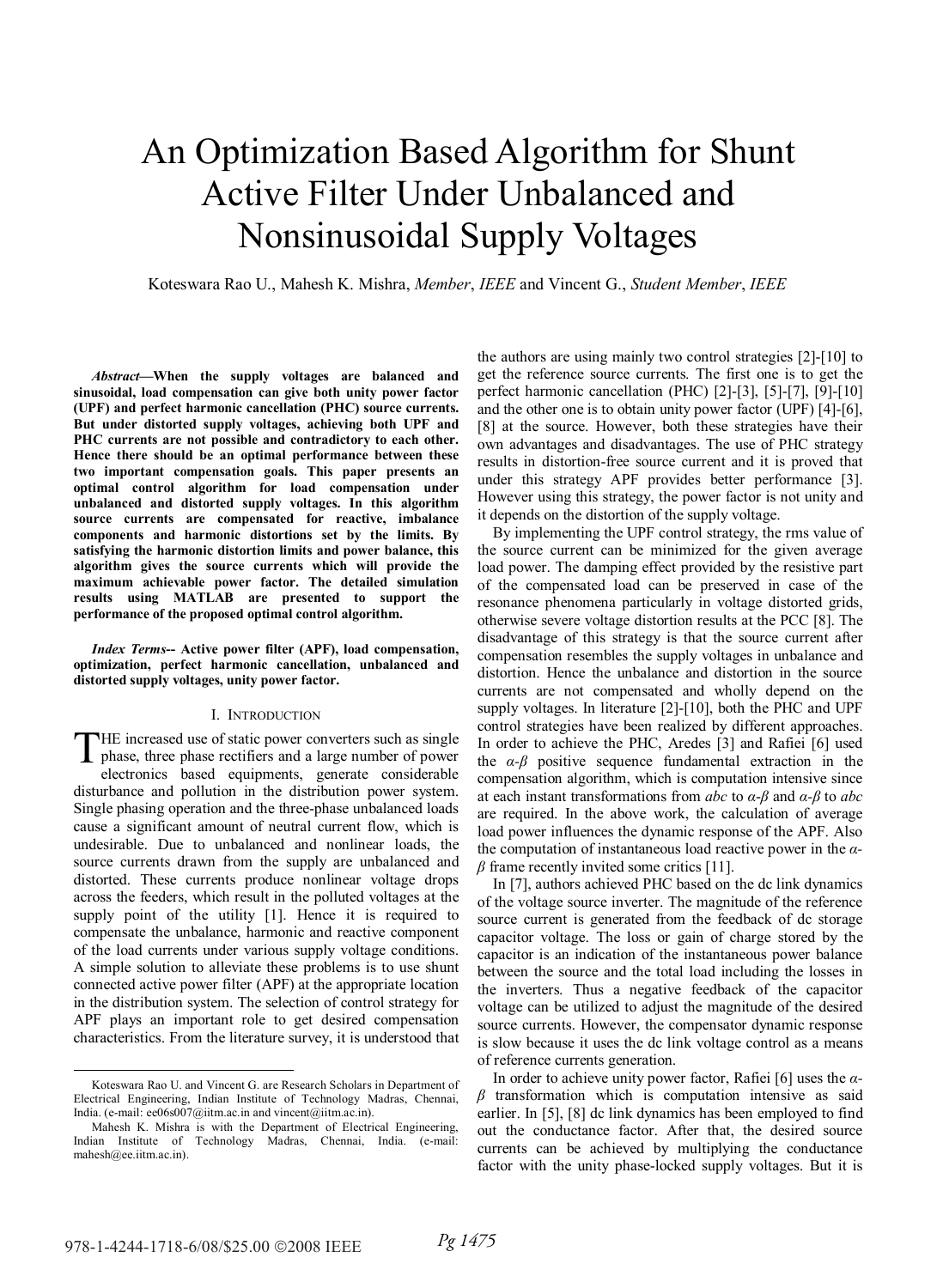slow in response as it works on the basis of dc voltage control. As compared to control theories mentioned above, the application of instantaneous symmetrical component theory [12] is simple in formulation and devoid of ambiguous definitions of instantaneous reactive power too as in [2]. Using this theory, a new algorithm to achieve PHC, which uses the positive sequence fundamental of the distorted and unbalanced supply voltages, is proposed in [9]. When the supply voltages available are balanced and sinusoidal, the compensation for load current with unbalance, harmonics and reactive power (PHC strategy) results in unity power factor (UPF strategy) and compensation for UPF results in harmonic free source current (PHC). But when the supply voltages available are distorted, the compensation for PHC doesn't result in UPF and vice-versa [6]. Hence there should be an optimal performance between source current THD limits and unity power factor [6], [13-14].

 An optimal and flexible control strategy is proposed in [6]. In this method, a two step process is adopted to get the desired source currents. First, the actual voltages are processed through the filters whose gains are optimized and tuned, to get the desired voltages. After that these voltages are multiplied by a constant to get the reference source currents which will give the average power equal to the load average power. The drawbacks of this method are: filters used to get the desired voltages and average load power deteriorates the dynamic performance of the compensator. Further it employs *p*-*q* theory which is not applicable for single phase systems and generates some additional harmonics in the extracted reference currents under distorted supply voltages [11].

 In [13], authors used the non linear optimization technique to get the optimal performance between THD limits and UPF. This algorithm is not using *p*-*q* theory and it employs only one step process to get the reference source currents. However in this control algorithm, authors assumed that the supply voltages are balanced distorted only. As the presence of unbalance in the supply voltages is inevitable in the present power distribution system, this algorithm can not be used for such supply voltage conditions. In the above work, the compensator dynamic response is slow for fast changing loads with the method used for calculation of *Plavg*. In present paper, a new control algorithm proposed for load compensation under unbalanced and distorted supply voltages. It uses the Fourier transform to get the balanced set of voltages from the unbalanced distorted supply voltages. For better dynamic response, moving average technique is adopted to calculate the  $P_{\text{layer}}$ . After that, the desired source currents are computed by multiplying the balanced set of voltages with the conductance factors which are obtained from the optimization process. In the next section, the method of extraction of the balanced set of voltages from unbalanced distorted supply voltages using fourier transform is presented.

## II. EXTRACTION OF THE BALANCED SET OF VOLTAGES FROM UNBALANCED DISTORTED SUPPLY VOLTAGES

A schematic of three-phase, four-wire compensated system is shown in Fig. 1. The three-phase load may be unbalanced and nonlinear. The three-phase supply voltage may be unbalanced and distorted. A shunt APF (or compensator) and the load are connected at the point called the point of common coupling (PCC). For the sake of illustrating the concept, the compensator is considered to be ideal and it is comprised of three ideal current sources as shown in the figure.



*n*'<br>Fig. 1. A schematic of three-phase, four-wire compensated system.

Let the unbalanced and distorted voltages be represented by,

$$
v_{sa}(t) = \sum_{n=1}^{k} V_{man} \sin(n\,\omega t + \phi_{van})
$$
 (1a)

$$
v_{sb}(t) = \sum_{n=1}^{k} V_{mbn} \sin(n\omega t + \phi_{vbn})
$$
 (1b)

$$
v_{sc}(t) = \sum_{n=1}^{k} V_{mcn} \sin(n\omega t + \phi_{ven})
$$
 (1c)

The subscript, '*s*' stands for supply, subscripts *a*, *b*, *c* for the three phase notation, '*m*' for maximum or peak value and '*n*' for the harmonic number. The term '*k*' is the upper number of harmonics considered in the phase voltages responsible for distorting the voltages.

Let us denote an instantaneous positive sequence voltage as  $v_{sa}^+(t)$ , instantaneous negative sequence voltage  $v_{sa}^-(t)$  and instantaneous zero sequence voltage  $v_{sa}^0(t)$  respectively for phase-*a*. These sequence voltages are expressed using symmetrical transformation as following.

$$
\begin{bmatrix} \mathbf{v}_{sa}^{0} (t) \\ \mathbf{v}_{sa}^{+} (t) \\ \mathbf{v}_{sa}^{-} (t) \end{bmatrix} = \frac{1}{3} \begin{bmatrix} 1 & 1 & 1 \\ 1 & a & a^2 \\ 1 & a^2 & a \end{bmatrix} \begin{bmatrix} v_{sa} (t) \\ v_{sb} (t) \\ v_{se} (t) \end{bmatrix}
$$
 (2)

Here '*a*' is a complex operator and its value is  $e^{j2\pi/3}$ . Similarly, we can resolve the instantaneous load currents into its instantaneous zero, positive, negative sequence components. The above sequence components are denoted by bold faced letters as they are complex quantities as a function of time. The zero sequence components are however not complex quantities, still represented by bold faced letters to maintain uniformity in equations. In a balanced distorted system, the harmonics of order  $3n+1$ ,  $3n+2$ ,  $3n+3$  rotate with  $(3n+1)$ ω, (3*n*+2)ω, (3*n*+3)ω radian frequencies according to the positive, negative, zero sequences respectively [15]. For this case  $v_{sa}^{+}(t)$ ,  $v_{sa}^{-}(t)$  and  $v_{sa}^{0}(t)$  in (2) will have  $3n+1$ ,  $3n+2$  and  $3n+3$  harmonics respectively. In the unbalanced distorted system  $v_{sa}^+(t)$ ,  $v_{sa}^-(t)$  and  $v_{sa}^0(t)$  have all harmonic orders. The balanced steady state voltage harmonic components can be determined by using the following expressions. For 3*n+*1 harmonic order, it is written as following.

$$
V_{sa(3n+1)}^{+} = \frac{\sqrt{2}}{T} \int_{t_1}^{t_1+T} v_{sa}^{+}(t) e^{-j((3n+1)\omega t - \pi/2)}
$$
(3)

where  $n=0, 1,..., k$ . The term  $t_1$  is an arbitrary instant and *T* is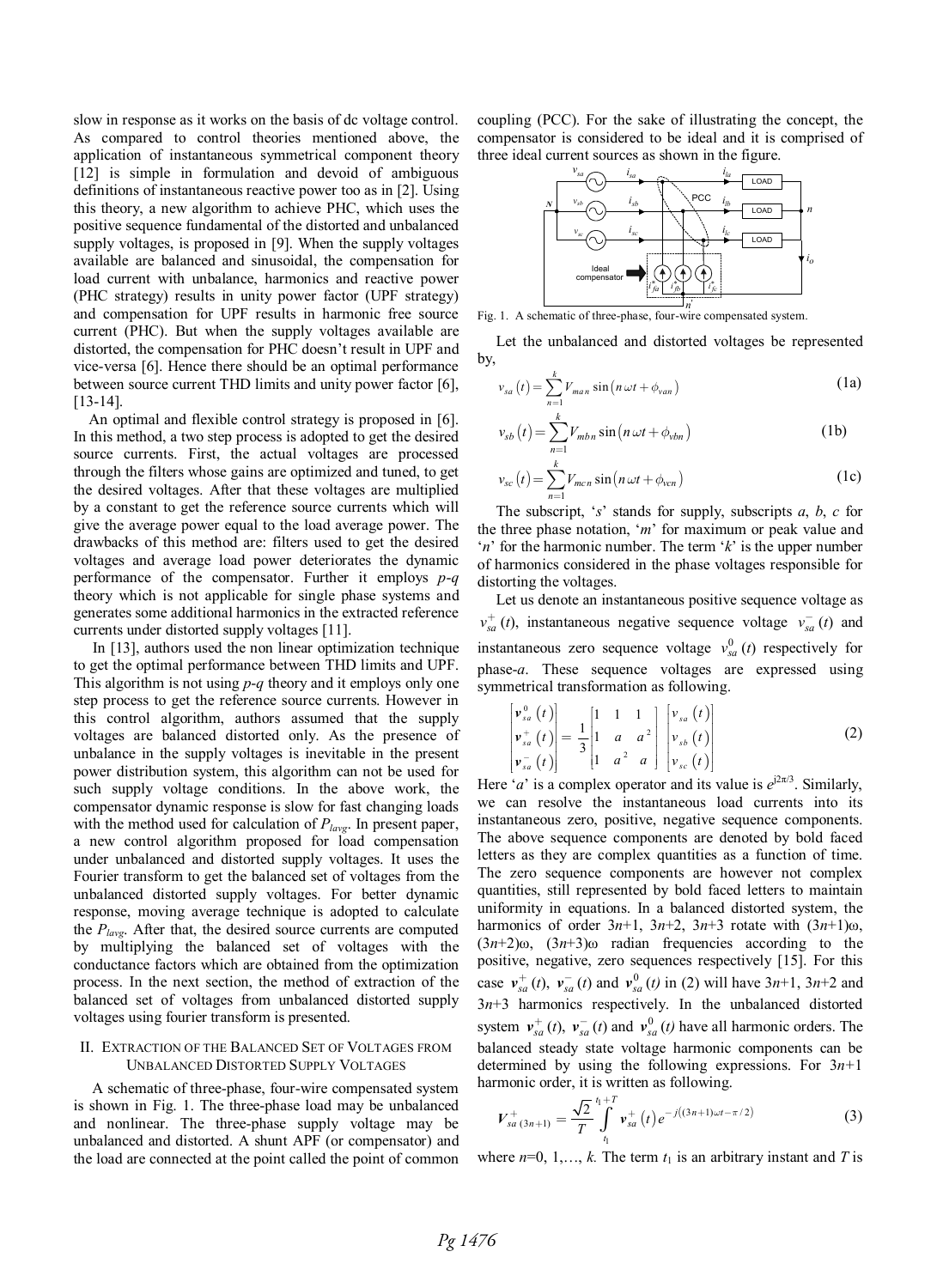the time period of a cycle. The above integration is carried out using a moving average filter to have a fast response time. From the above expression  $|V_{sa(3n+1)}^+|$  and  $\angle V_{sa(3n+1)}^+$  can be obtained. The balanced  $3n+2$  harmonic voltages are given by

$$
V_{sa(3n+2)}^{-} = \frac{\sqrt{2}}{T} \int_{t_1}^{t_1+T} \mathbf{v}_{sa}^{-}(t) e^{-j((3n+2)\omega t - \pi/2)}.
$$
 (4)

where  $n=0, 1,..., k$ . From the above expression  $|V_{sa(3n+2)}^-|$  and

 $\angle V_{sa(3n+2)}^-$  can be obtained. Similarly, the 3*n*+3 harmonic voltages are obtained as following.

$$
V_{sa(3n+3)}^0 = \frac{\sqrt{2}}{T} \int_{t_1}^{t_1+T} \mathbf{v}_{sa}^0(t) e^{-j((3n+3)\omega t - \pi/2)}.
$$
 (5)

where  $n=0, 1,..., k$ . From the above expression  $\left| V_{sa(3n+3)}^0 \right|$  and

 $\angle V_{sa(3n+3)}^0$  can be calculated.

 Therefore, the balanced quantities in the case of unbalanced and distorted supply voltages are:

$$
v_{sa(3n+1)}^{+}(t) = \sqrt{2} |V_{sa(3n+1)}^{+}|\sin(3n+1(\omega t) + \angle V_{sa(3n+1)}^{+})
$$
  
\n
$$
v_{sb(3n+1)}^{+}(t) = \sqrt{2} |V_{sa(3n+1)}^{+}|\sin(3n+1(\omega t - 2\pi/3) + \angle V_{sa(3n+1)}^{+})|
$$
  
\n
$$
v_{sc(3n+1)}^{+}(t) = \sqrt{2} |V_{sa(3n+1)}^{+}|\sin(3n+1(\omega t + 2\pi/3) + \angle V_{sa(3n+1)}^{+})|
$$
  
\n
$$
v_{sa(3n+2)}^{-}(t) = \sqrt{2} |V_{sa(3n+2)}^{-}|\sin(3n+2(\omega t) + \angle V_{sa(3n+2)}^{-})|
$$
  
\n
$$
v_{sb(3n+2)}^{-}(t) = \sqrt{2} |V_{sa(3n+2)}^{-}|\sin(3n+2(\omega t - 2\pi/3) + \angle V_{sa(3n+2)}^{-})|
$$
  
\n
$$
v_{sc(3n+2)}^{-}(t) = \sqrt{2} |V_{sa(3n+2)}^{-}|\sin(3n+2(\omega t + 2\pi/3) + \angle V_{sa(3n+2)}^{-})|
$$
  
\n
$$
v_{sc(3n+3)}^{0}(t) = \sqrt{2} |V_{sa(3n+3)}^{-}|\sin(3n+3(\omega t) + \angle V_{sa(3n+3)}^{0})|
$$
  
\n
$$
v_{sb(3n+3)}^{0}(t) = \sqrt{2} |V_{sa(3n+3)}^{0}|\sin(3n+3(\omega t - 2\pi/3) + \angle V_{sa(3n+3)}^{0}|
$$
  
\n
$$
v_{sc(3n+3)}^{0}(t) = \sqrt{2} |V_{sa(3n+3)}^{-}|\sin(3n+3(\omega t - 2\pi/3) + \angle V_{sa(3n+3)}^{0}|
$$
  
\n
$$
v_{sc(3n+3)}^{0}(t) = \sqrt{2} |V_{sa(3n+3)}^{-}|\sin(3n+3(\omega t + 2\pi/3) + \angle V_{sa(3n+3)}^{0}|
$$
  
\n(8)

where  $n=0,1,\ldots,k$  in (6), (7) and (8). The three phase balanced set of voltages in the case of unbalanced and distorted supply voltages can be written as,

$$
v_{sa}^{+}(t) = \sum_{n=0}^{k} \left( v_{sa(3n+1)}^{+}(t) + v_{sa(3n+2)}^{-}(t) + v_{sa(3n+3)}^{0}(t) \right)
$$
  
\n
$$
v_{sb}^{+}(t) = \sum_{n=0}^{k} \left( v_{sb(3n+1)}^{+}(t) + v_{sb(3n+2)}^{-}(t) + v_{sb(3n+3)}^{0}(t) \right)
$$
  
\n
$$
v_{sc}^{+}(t) = \sum_{n=0}^{k} \left( v_{sc(3n+1)}^{+}(t) + v_{sb(3n+2)}^{-}(t) + v_{sc(3n+3)}^{0}(t) \right)
$$
  
\n(9)

Now  $v_{sa}$ ,  $v_{sb}$  and  $v_{sc}$  form balanced quantities for the distorted and unbalanced supply voltages.

## III. OPTIMIZATION TECHNIQUE TO GET THE CONDUCTANCE FACTORS

 In order to get the optimal performance between unity power factor and THD limits of source current, an optimization technique is employed as proposed in [14]. For achieving unity power factor, the source currents should be in phase and have the shape, harmonics same as the supply voltages. Then source currents have the unbalance and distortion same as that in the supply voltages. In order to make desired source currents as balanced, the balanced sets of voltages are multiplied by a conductance factors obtained from optimization technique, which will satisfy the power balance criterion and the distortion limits in the desired source current. The optimization process for phase-*a* is shown here. The balanced set of voltages for phase-*a* is rewritten for the sake of completeness as following.

$$
v_{sa}(t) = \sum_{n=0}^{k} \left( v_{sa(3n+1)}^{+}(t) + v_{sa(3n+2)}^{-}(t) + v_{sa(3n+3)}^{0}(t) \right) (10)
$$

The desired source current for phase-*a* is given by

$$
\begin{aligned}\ni_{sa}^{\prime\,*}(t) &= k_1 \left(v_{sa1}^+\right) \\
&+ k_n \left(\sum_{n=1}^k \left(v_{sa(3n+1)}^+\right) + \sum_{n=0}^k \left(v_{sa(3n+2)}^-(t) + v_{sa(3n+3)}^0(t)\right)\right)\n\end{aligned} \tag{11}
$$

 $k_1$  and  $k_n$  are the conductance factors for fundamental and other harmonics respectively. By controlling these factors, the THD in the current can be controlled. Lagrangian multiplier technique is used to get the conductance factors for the minimum apparent power by satisfying the mentioned constraints.

 The general Lagrangian function is formed as shown below  $L = f + \lambda r + \mu s.$  (12)

where *L* is the Lagrangian function, *f* is the objective function, λ and µ are the Lagrangian multipliers and *r* and *s* are the equality and inequality constrains respectively. In the optimization technique the objective function is to minimize the apparent power which will directly influence on power factor correction. The equality and inequality constraints in the optimization process are, the desired source currents should supply the load average power and have THDs specified by the limits respectively. The Lagrange function is formulated as shown below [14].

$$
L = \sum_{1}^{n} (V'_{san})^{2} \sum_{1}^{n} (I'_{san})^{2} + \lambda \left( \frac{P_{lavg}}{3} - \left( (V'_{sal})^{2} k_{1} + \sum_{2}^{n} (V'_{san})^{2} k_{n} \right) \right)
$$
  
+  $\mu \left( \sum_{2}^{n} k_{n}^{2} (V'_{san})^{2} - I_{THD}^{2} k_{1}^{2} (V'_{sal})^{2} \right)$  (13)

In the above equation  $V_{san}$  is the rms value of the  $n<sup>th</sup>$  order balanced harmonic voltage component,  $V_{sal}$  is the rms value of the balanced fundamental,  $I'_{san}$  is the rms value of the  $n<sup>th</sup>$ order balanced harmonic current component,  $I_{THD}$  is the harmonic limit on the source current and  $P_{\text{layer}}$  is the average load power computed by the moving average filter to have the better dynamic response. It will take maximum period of one cycle if voltage and current have both odd and even harmonics. If the voltage and current have only odd harmonics, it will take half cycle only. The necessary conditions for constrained local minima of *L* are the first order derivatives with respect to the variables present in the function must be zero. Therefore

$$
\frac{\partial L}{\partial k_1} = y \Big| 2k_1 \left( x - I_{THD}^2 \mu \right) - \lambda \Big| = 0 \tag{14}
$$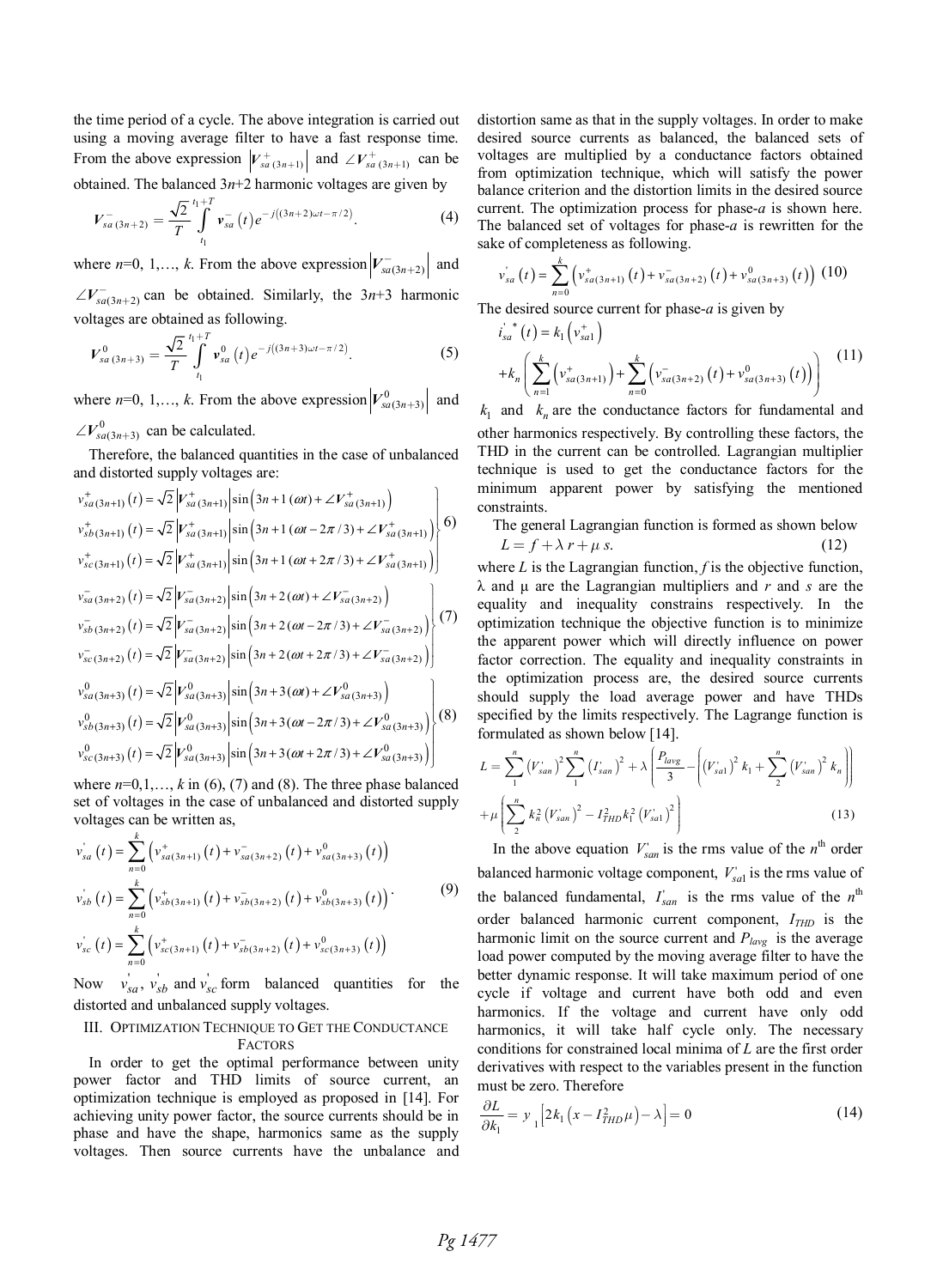$$
\frac{\partial L}{\partial k_n} = y_n \left[ 2k_n \left( x + \mu \right) - \lambda \right] = 0 \tag{15}
$$

where  $x = \sum_{ }^{ } \left( \left( V_{san}^{ } \right) ^{ 2 } \right)$ ,  $y_n = \left( V_{san}^{ } \right) ^{ 2 }$ 1 ,  $x = \sum_{n=1}^{n} ((V_{san}^{\dagger})^{2}), y_{n} = (V_{san}^{\dagger})^{2}.$ 

$$
\frac{\partial L}{\partial \lambda} = \frac{P_{lavg}}{3} - \left( \left( V_{sal}^{'} \right)^2 k_1 + \sum_{2}^{n} \left( V_{san}^{'} \right)^2 k_n \right) = 0 \tag{16}
$$

$$
\frac{\partial L}{\partial \mu} = \sum_{2}^{n} k_n^2 \left( V_{san}^{\prime} \right)^2 - I_{THD}^2 k_1^2 \left( V_{sal}^{\prime} \right)^2 = 0 \tag{17}
$$

By solving (14)-(17),  $k_1$  and  $k_n$  are obtained for an optimum power factor within acceptable THD limit of source current. These values are substituted in (11) to get the desired source current for phase-*a*. Similarly desired currents for other phases can be calculated with the same conductance factors. Therefore there is no need of performing optimization for other two phases as in [13]. This will reduce computation time of reference currents and ensure the average source power is equal to the average load power. After getting the desired source currents, the compensator currents for the three phases are obtained from the following equations

$$
i'_{ca}^* = i_{la} - i'_{sa}^* ; i'_{cb}^* = i_{lb} - i'_{sb}^* ; i'_{cc}^* = i_{lc} - i'_{sc}^*.
$$
 (18)

These compensating currents are then realized by using the current controlled voltage source inverter (VSI) with hysteresis current control technique.

# IV. SIMULATION RESULTS WITH IDEAL COMPENSATOR

In this section, detailed simulation studies for three-phase four wire system are presented to explain the PHC and UPF strategies along with the above discussed optimized control algorithm. The compensator is assumed to be ideal i.e., it has infinite bandwidth and no losses. The load considered is unbalanced and nonlinear. The unbalanced and distorted supply voltages taken for the study are given below.

$$
v_{sa} = 359.25 \sin(\omega t) + 53.88 \sin(2\omega t) + 35.92 \sin(4\omega t) + 32.33 \sin(5\omega t)
$$
  
\n
$$
v_{sb} = 287.4 \sin(\omega t - 120^0) + 43.11 \sin(2\omega t - 240^0) + 37.36 \sin(4\omega t - 480^0) + 34.48 \sin(5\omega t - 600^0)
$$
  
\n
$$
v_{sc} = 431.1 \sin(\omega t + 120^0) + 53.88 \sin(2\omega t + 240^0) + 34.48 \sin(5\omega t - 240^0)
$$

 $28\sin(4\omega t + 480^\circ) + 43.11\sin(5\omega t - 600^\circ)$ 

The supply voltages and the corresponding load currents are shown in Fig. 2 (a) and (b) respectively.



Fig. 2. (a) Supply voltages (b) Load currents

# *A. PHC Strategy*

In this strategy, the fundamental positive sequence voltages are extracted from the supply. These voltages are then used to calculate reference source currents by using instantaneous symmetrical component theory [9]. The phase-*a* reference source current is expressed as following.

$$
i_{sal}^{+} = \frac{v_{sal}^{+} - v_{sal}^{0}}{\left(v_{sal}^{+2} + v_{sol}^{+2} + v_{sel}^{+2} - 3(v_{sal}^{0})^{2}\right)} P_{lavg}
$$
(20)

In the above equation  $v_{sal}^0$  is the fundamental zero sequence voltage and its value is equal to zero as the considered supply voltages in (20) are fundamental positive sequence (balanced) voltages. Here the important aspect is that the term  $(v_{sal}^{+2} + v_{sh}^{+2} + v_{sel}^{+2})$  is constant at every instant. Hence, reference source currents resemble the fundamental positive sequence voltages with a scaling factor. Using this strategy, the compensated source currents become sinusoidal and balanced. The source and compensator currents are shown in Fig. 3 (a) and (b) respectively.



Fig. 3. (a) Source currents (b) Compensator currents

#### *B. UPF Strategy*

In this strategy, the denominator of (20) is replaced by mean value of sum of square of the supply voltages. Also the compensation for the zero sequence voltages is not provided; therefore  $v_{sa}^0$  term is eliminated in the numerator and denominator. As a consequence of this, the neutral current after compensation is no longer zero. The reference source currents are proportional to the actual supply voltages. For phase-*a*, source current is given below.

$$
i_{sa} = \frac{v_{sa}}{\left\langle v_{sa}^2 + v_{sb}^2 + v_{sc}^2 \right\rangle} P_{lavg}
$$
 (21)

Here the symbol  $\langle \rangle$  represents running mean of  $(v_{sa}^2 + v_{sb}^2 + v_{sc}^2)$  over a period and its value is constant at every instant. The period of running mean is half or one cycle depending upon the odd or even harmonics in the supply voltages. In the above expression, *Plavg* is also constant. Therefore, the source currents resemble the supply voltages. This operation results in UPF. If the mean of  $(v_{sa}^2 + v_{sb}^2 + v_{sc}^2)$ term is not considered, dissimilar harmonics will be present in voltages and currents and hence, UPF operation can not be achieved. The source and compensator currents for this strategy are shown in Fig. 4 (a) and (b) respectively.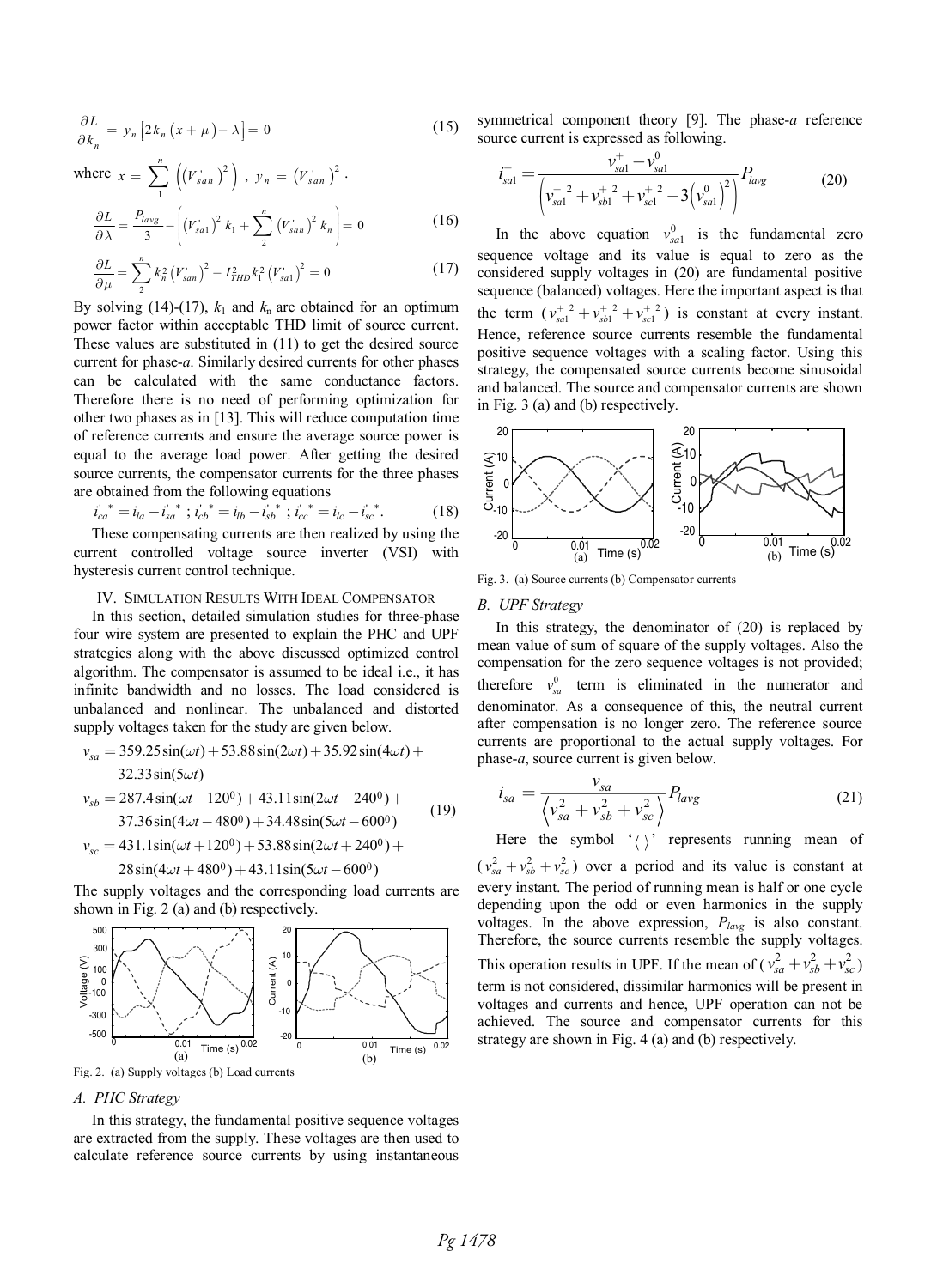

Fig. 4. (a) Source currents (b) Compensator currents

# *C. Optimization control algorithm with 5 % THD limit*

The above mentioned optimized control algorithm which will give the optimal performance between the THD limit of source current and UPF is applied with THD limit of 5 %. The source and compensator currents for this method are shown below.



Fig. 5. (a) Source currents (b) Compensator currents

#### *D. Optimization control algorithm with 10 % THD limit*

The optimized control algorithm under the given unbalanced distorted supply voltages is performed by taking the constraints as, 10 % THD limit in source currents and the source has to supply only the load average power after compensation. Thus obtained source and compensator currents are shown below.





*C. Optimization control algorithm with 17.26 % THD limit*  The optimized control algorithm in this case is performed by taking the inequality constraint as 17.26 % THD limit in source currents and the equality constraint as source has to supply only the load average power after compensation. Thus obtained source and compensator currents are shown below. These currents shape is now close to same as supply voltages, which will ensure the power factor close to unity.





#### V. ANALYSIS OF THE SIMULATION RESULTS

For the simulation studies, the rms, THD values of supply voltages and rms, THD, and power factor values of the load currents are given in Table I. The performances of the five strategies under unbalanced and nonsinusoidal supply voltages are given Table II. Here NUPF, NPHC, O.C.A represent non unity power factor, non perfect harmonic cancellation and optimization control algorithm respectively.

## *PHC Strategy*

In this strategy the source currents obtained are balanced and the THDs in the source currents are zero. The compensator rating for this strategy is minimum compared to the other strategies. But, power factor is not unity though the source currents are sinusoidal because of the harmonic component in supply voltages does not contribute to the average load power which in turn increases the apparent power. The value of the power factor wholly depends upon the supply voltage distortion

i.e. 
$$
pf = \frac{1}{\sqrt{1 + THD_v^2}}
$$
 where *THD<sub>v</sub>* is the total harmonic

distortion of supply voltages.

#### *UPF Strategy*

Under this strategy the load damping effect is retained by shaping the source currents similar to the supply voltages, which will play important role in the case of resonance phenomena. The harmonic components which are similar in the supply voltages and source currents contribute to the average load power to make the power factor unity. The rms values of the source currents under this strategy are less, but the compensator rating is high compared to all other strategies. The other drawback of this strategy is that the distortion and unbalance in the currents are same as in the supply voltages.

#### *Optimization control strategy*

The above two control strategies, one compensates the current harmonics but does not provide unity power factor and the other gives unity power factor but cannot afford compensation of current harmonics and unbalance. Thus these are not fulfilling the aims of compensation. Hence an optimization control strategy is employed to get an optimal performance between UPF and PHC. In Table II the results of optimization algorithm is given for THD limit of 5 %, 10 % and 17.26 % in the source currents after compensation. First 5 % THD is allowed as per *IEEE*-519 standard. From the results it can be seen that the rms values of source currents are in between the UPF (minimum) and PHC (maximum) strategies by satisfying the standards of distortion current limit. The compensator rating and power factor is also optimized between UPF (maximum) and PHC (minimum). After that, 10 % THD limit was kept as a constraint to check the performance of the algorithm and the results are shown in Table II. Though reduction in rms values of source currents and increase in power factor values are favorable, the distortion limit in the source current is violating *IEEE*-519 standards and the compensator rating is increased. Next in order to achieve unity